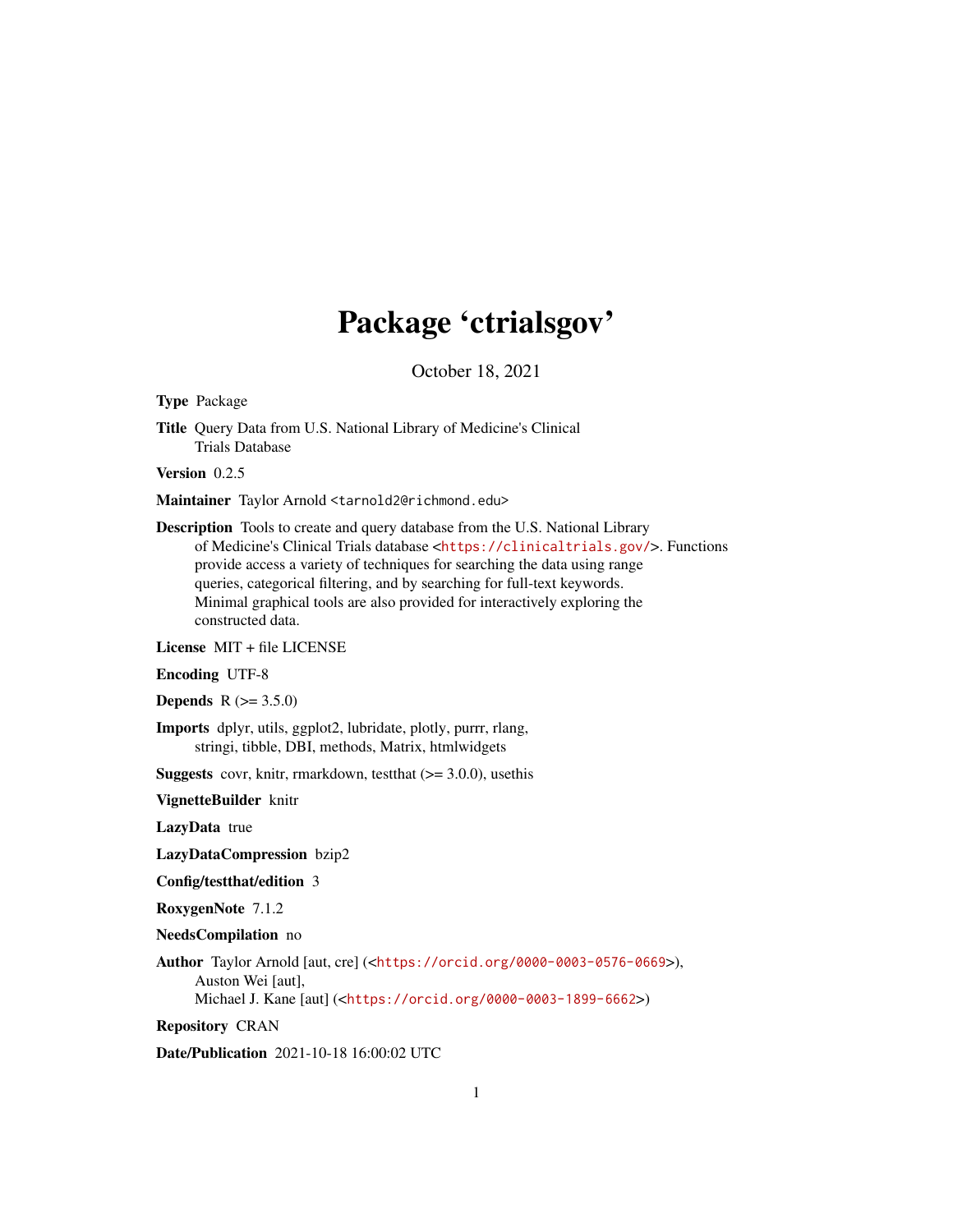# <span id="page-1-0"></span>R topics documented:

| Index | 13 |
|-------|----|

cancer\_studies *Sample of Industry Cancer Trials from 2021*

## Description

Cancer clinical trials based on a query where: 'study\_type' is "Interventional"; 'sponsor\_type' is "Industry"; 'date\_range' is trials from 2021-01-01 or newer; The 'description' includes the keyword "cancer"; 'phase' is reported (not NA); 'primary\_purpose' is "Treatment"; 'minimum\_enrollment' is 100.

ctgov\_create\_data *Initialize the connection*

# Description

This function must be run prior to other functions in the package. It creates a parsed and cached version of the clinical trials dataset in memory in R. This makes other function calls relatively efficient. other

# Usage

```
ctgov_create_data(con, verbose = TRUE)
```
# Arguments

| con     | an DBI connection object to the database                             |
|---------|----------------------------------------------------------------------|
| verbose | logical flag; should progress messages be printed?; defaults to TRUE |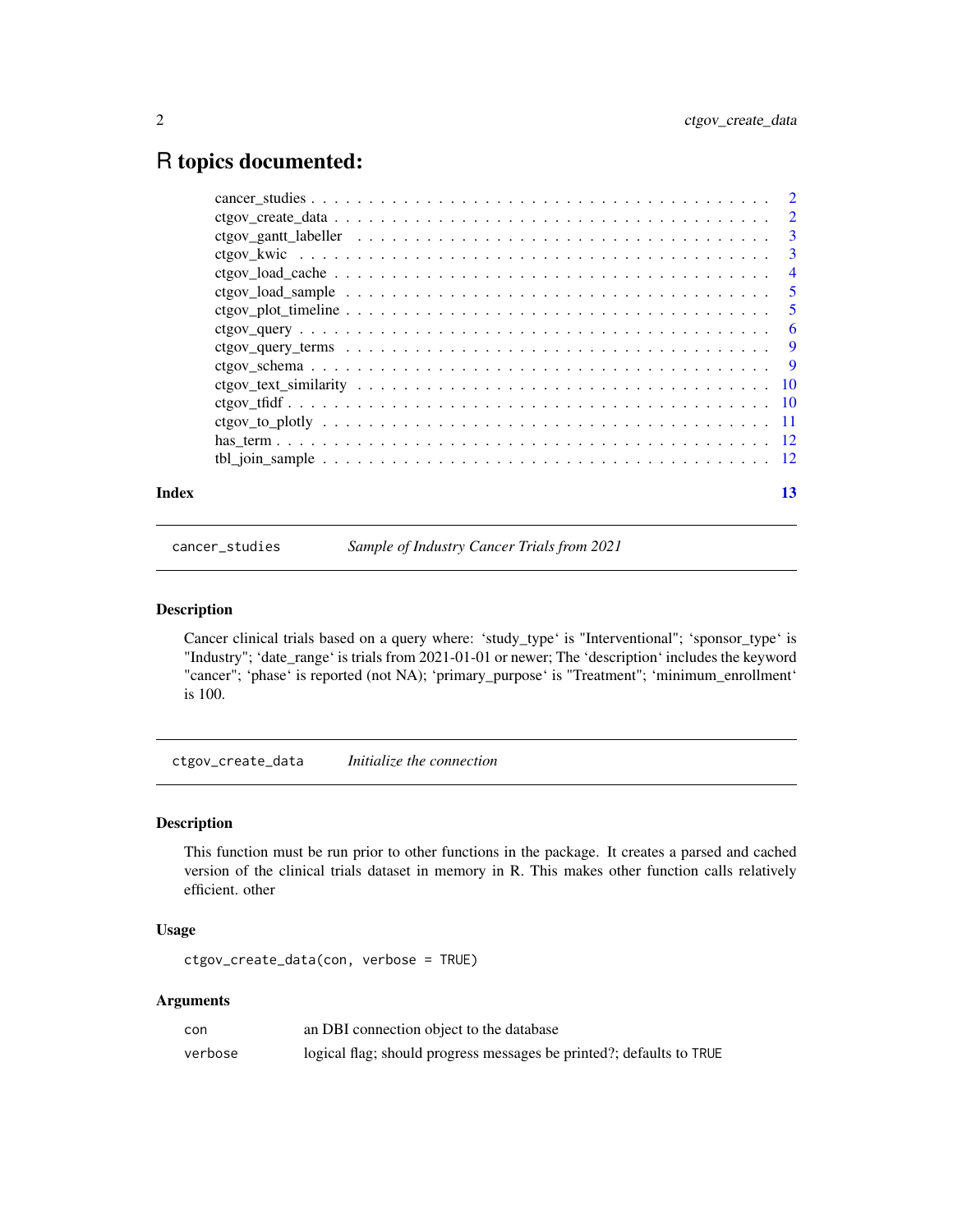# <span id="page-2-0"></span>Value

does not return any value; used only for side effects

#### Author(s)

Taylor B. Arnold, <taylor.arnold@acm.org>

ctgov\_gantt\_labeller *Create a Gantt Labeler for Timeline Tooltips*

# Description

Create a Gantt Labeler for Timeline Tooltips

#### Usage

ctgov\_gantt\_labeller(x)

#### Arguments

x the data.frame object returned from a query.

### Value

a string that can be used as a label in ggplotly

ctgov\_kwic *Keywords in Context*

# Description

Takes a keyword and vector of text and returns instances where the keyword is found within the text.

### Usage

```
ctgov_kwic(
  term,
  text,
  names = NULL,
 n = Inf,
  ignore_case = TRUE,
 use_color = FALSE,
 width = 20L,
  output = c("cat", "character", "data.frame")
)
```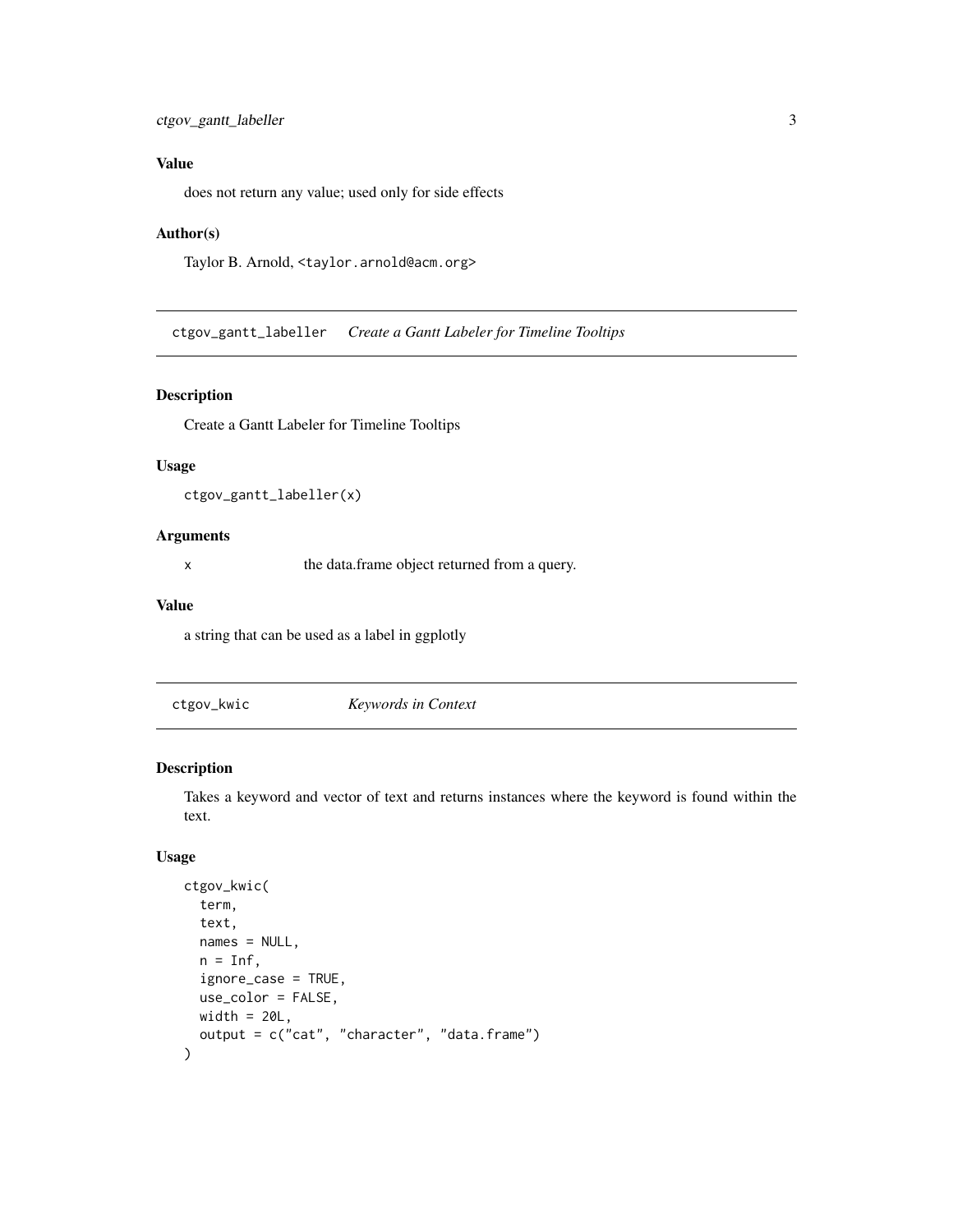#### **Arguments**

| term        | search term as a string                                                                                                                        |  |
|-------------|------------------------------------------------------------------------------------------------------------------------------------------------|--|
| text        | vector of text to search                                                                                                                       |  |
| names       | optional vector of names corresponding to the text                                                                                             |  |
| n           | number of results to return; default is Inf                                                                                                    |  |
| ignore_case | should search ignore case? default is TRUE                                                                                                     |  |
| use_color   | printed results include ASCII color escape sequences; these are set to FALSE<br>because they only work correctly when returned in the terminal |  |
| width       | how many characters to show as context                                                                                                         |  |
| output      | what kind of output to provide; default prints the results using cat                                                                           |  |

# Value

either nothing, character vector, or data frame depending on the the requested return type

ctgov\_load\_cache *Download and/or load cached data*

# Description

This function downloads a saved version of the full clinical trials dataset from the package's development repository on GitHub (~150MB) and loads it into R for querying. The data will be cached so that it can be re-loaded without downloading. We try to update the cache frequently so this is a convenient way of grabbing the data if you do not need the most up-to-date version of the database.

## Usage

ctgov\_load\_cache(force\_download = FALSE)

#### Arguments

force\_download logical flag; should the cache be re-downloaded if it already exists? defaults to FALSE

# Value

does not return any value; used only for side effects

### Author(s)

Taylor B. Arnold, <taylor.arnold@acm.org>

<span id="page-3-0"></span>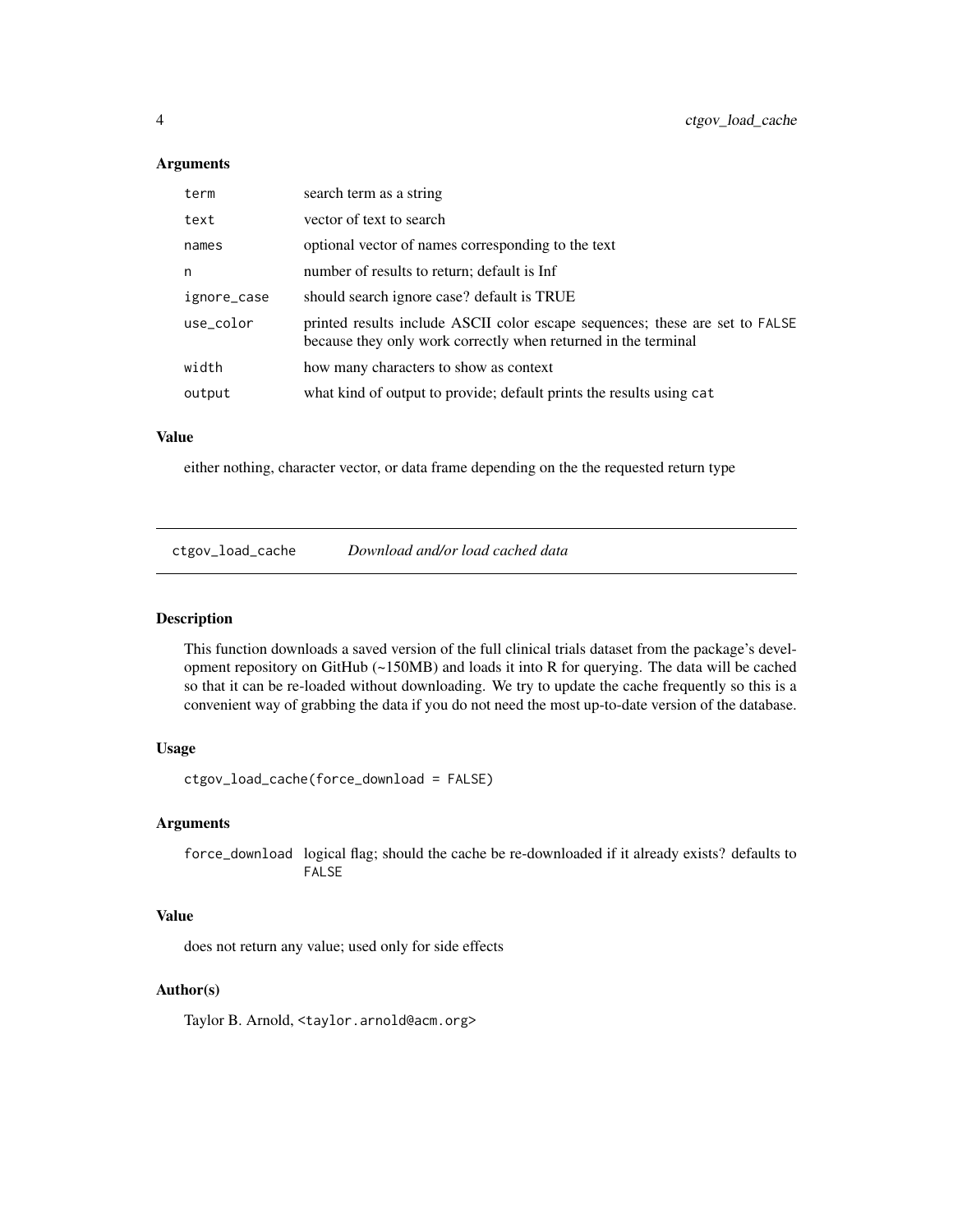### <span id="page-4-0"></span>ctgov\_load\_sample *Load sample dataset*

# Description

This function loads a sample dataset for testing and prototyping purposes. after running, all of the functions in the package can then be used with this sample data. It consists of a 2.5 from ClinicalTrials.gov at the time of the package creation.

# Usage

```
ctgov_load_sample()
```
# Value

does not return any value; used only for side effects

#### Author(s)

Taylor B. Arnold, <taylor.arnold@acm.org>

ctgov\_plot\_timeline *Plot a Timeline for a Set of Clinical Trials*

# Description

Plot a Timeline for a Set of Clinical Trials

# Usage

```
ctgov_plot_timeline(
 x,
  start_date = "start_date",
  completion_date = "primary_completion_date",
  label_column = "nct_id",
 color = label_column,
  tooltip = ctgov_gantt_labeller(x)
\mathcal{E}
```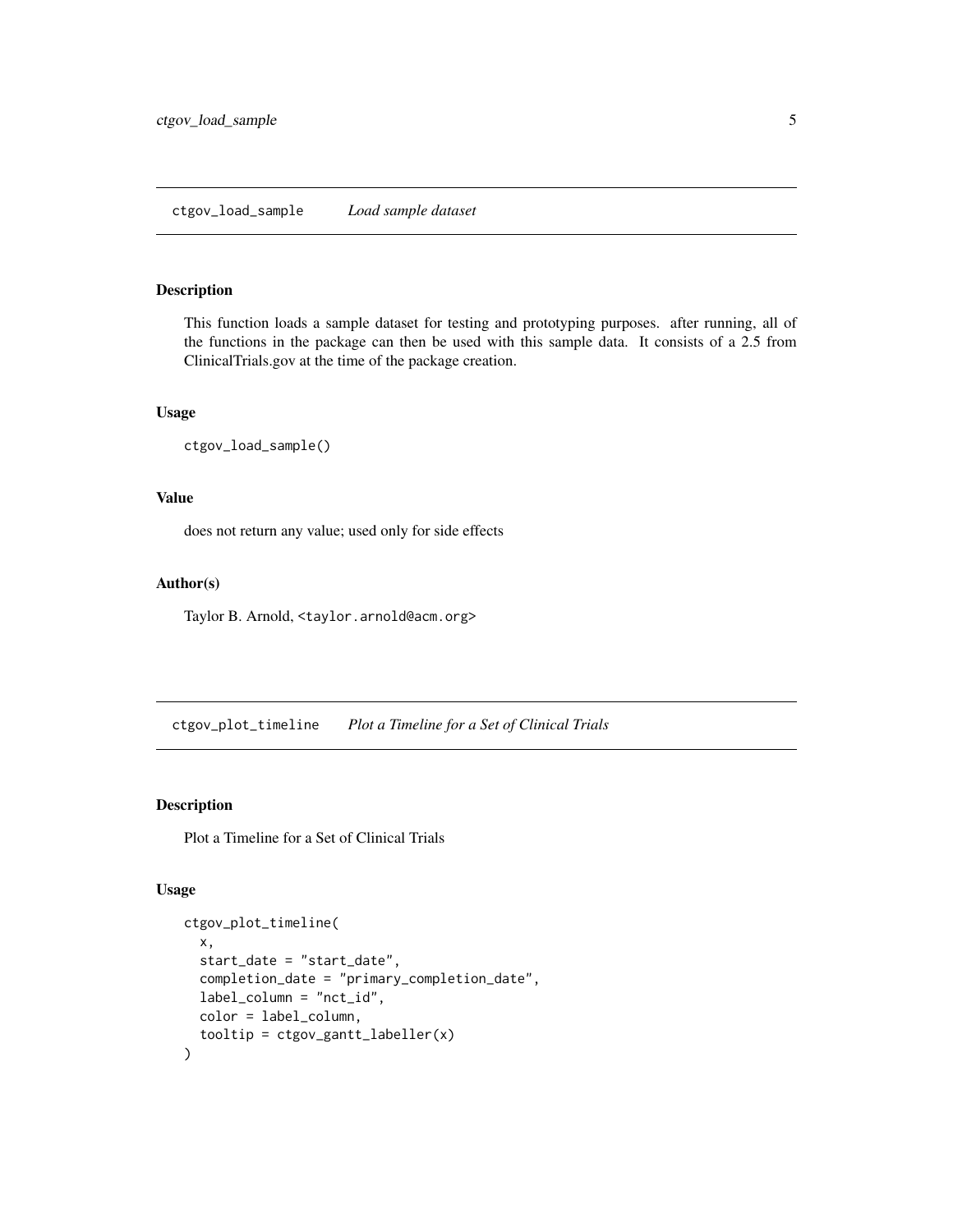# <span id="page-5-0"></span>Arguments

| x               | the data.frame object returned from a query.                                                                             |  |
|-----------------|--------------------------------------------------------------------------------------------------------------------------|--|
| start_date      | the start date column name. (Default is "start date")                                                                    |  |
| completion_date |                                                                                                                          |  |
|                 | the date the trial is set to be complete. (Default "primary_completion_date").<br>(Default is "primary_completion_date") |  |
| label_column    | the column denoting the labels for the y-axis. (Default is "nct_id")                                                     |  |
| color           | the column to be used for coloring. (Default is label_column)                                                            |  |
| tooltip         | the tooltips for each of trials. (Default is 'ctgov_gantt_labeller(x)').                                                 |  |
|                 |                                                                                                                          |  |

# See Also

ctgov\_gantt\_labeller

ctgov\_query *Query the ClinicalTrials.gov dataset*

# Description

This function selects a subset of the clinical trials data by using a a variety of different search parameters. These include free text search keywords, range queries for the continuous variables, and exact matches for categorical fields. The function ctgov\_query\_terms shows the categorical levels for the latter. The function will either take the entire dataset loaded into the package environment or a previously queried input.

#### Usage

```
ctgov_query(
  data = NULL,description_kw = NULL,
  sponsor_kw = NULL,
  brief_title_kw = NULL,
  official_title_kw = NULL,
  criteria_kw = NULL,
  intervention_kw = NULL,
  intervention_desc_kw = NULL,
  outcome_kw = NULL,
  outcome_desc_kw = NULL,
  conditions_kw = NULL,
  population_kw = NULL,
  date_range = NULL,
  enrollment_range = NULL,
  minimum_age_range = NULL,
  maximum_age_range = NULL,
  study_type = NULL,
```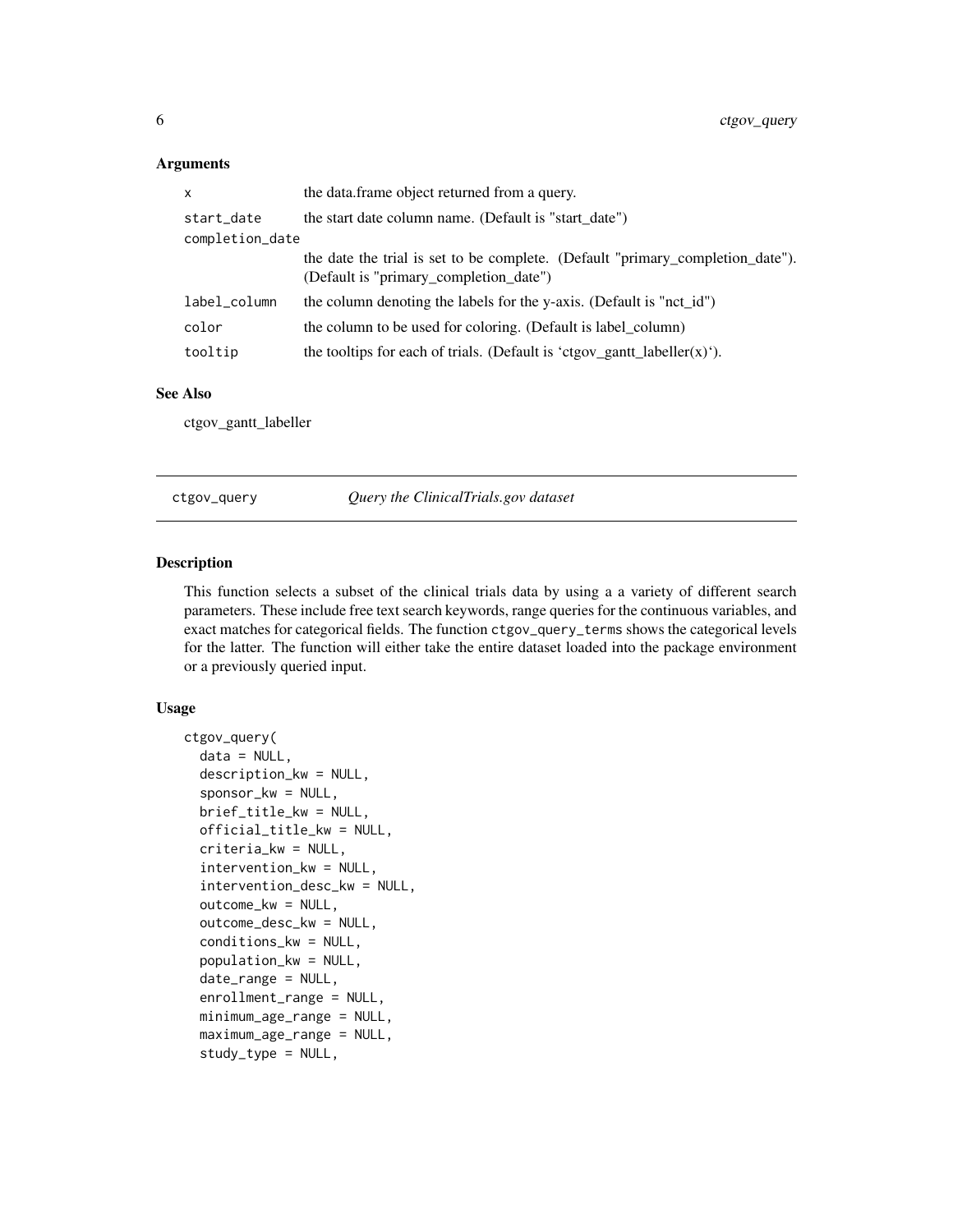# ctgov\_query 7

```
allocation = NULL,
intervention_model = NULL,
observational_model = NULL,
primary_purpose = NULL,
time_perspective = NULL,
masking_description = NULL,
sampling_method = NULL,
phase = NULL,
gender = NULL,
sponsor_type = NULL,
ignore_case = TRUE,
match_all = FALSE
```
# Arguments

)

| data                 | a dataset to search over; set to NULL to use the full dataset that is currently loaded                                                                                                                                    |  |  |
|----------------------|---------------------------------------------------------------------------------------------------------------------------------------------------------------------------------------------------------------------------|--|--|
|                      | description_kw character vector of keywords to search in the intervention description field. Set<br>to NULL to avoid searching this field.                                                                                |  |  |
| sponsor_kw           | character vector of keywords to search in the sponsor (the company that submit-<br>ted the study). Set to NULL to avoid searching this field.                                                                             |  |  |
| brief_title_kw       | character vector of keywords to search in the brief title field. Set to NULL to<br>avoid searching this field.                                                                                                            |  |  |
| official_title_kw    |                                                                                                                                                                                                                           |  |  |
|                      | character vector of keywords to search in the official title field. Set to NULL to<br>avoid searching this field.                                                                                                         |  |  |
| criteria_kw          | character vector of keywords to search in the criteria field. Set to NULL to avoid<br>searching this field.                                                                                                               |  |  |
| intervention_kw      |                                                                                                                                                                                                                           |  |  |
|                      | character vector of keywords to search in the intervention names field. Set to<br>NULL to avoid searching this field.                                                                                                     |  |  |
| intervention_desc_kw |                                                                                                                                                                                                                           |  |  |
|                      | character vector of keywords to search in the intervention description field. Set<br>to NULL to avoid searching this field.                                                                                               |  |  |
| outcome_kw           | character vector of keywords to search in the outcome measures field. Set to<br>NULL to avoid searching this field.                                                                                                       |  |  |
| outcome_desc_kw      |                                                                                                                                                                                                                           |  |  |
|                      | character vector of keywords to search in the outcome description field. Set to<br>NULL to avoid searching this field.                                                                                                    |  |  |
| conditions_kw        | character vector of keywords to search in the conditions field. Set to NULL to<br>avoid searching this field.                                                                                                             |  |  |
| population_kw        | character vector of keywords to search in the population field. Set to NULL to<br>avoid searching this field.                                                                                                             |  |  |
| date_range           | string of length two formatted as "YYYY-MM-DD" describing the earliest and<br>latest data to include in the results. Use a missing value for either value search<br>all dates. Set to NULL to avoid searching this field. |  |  |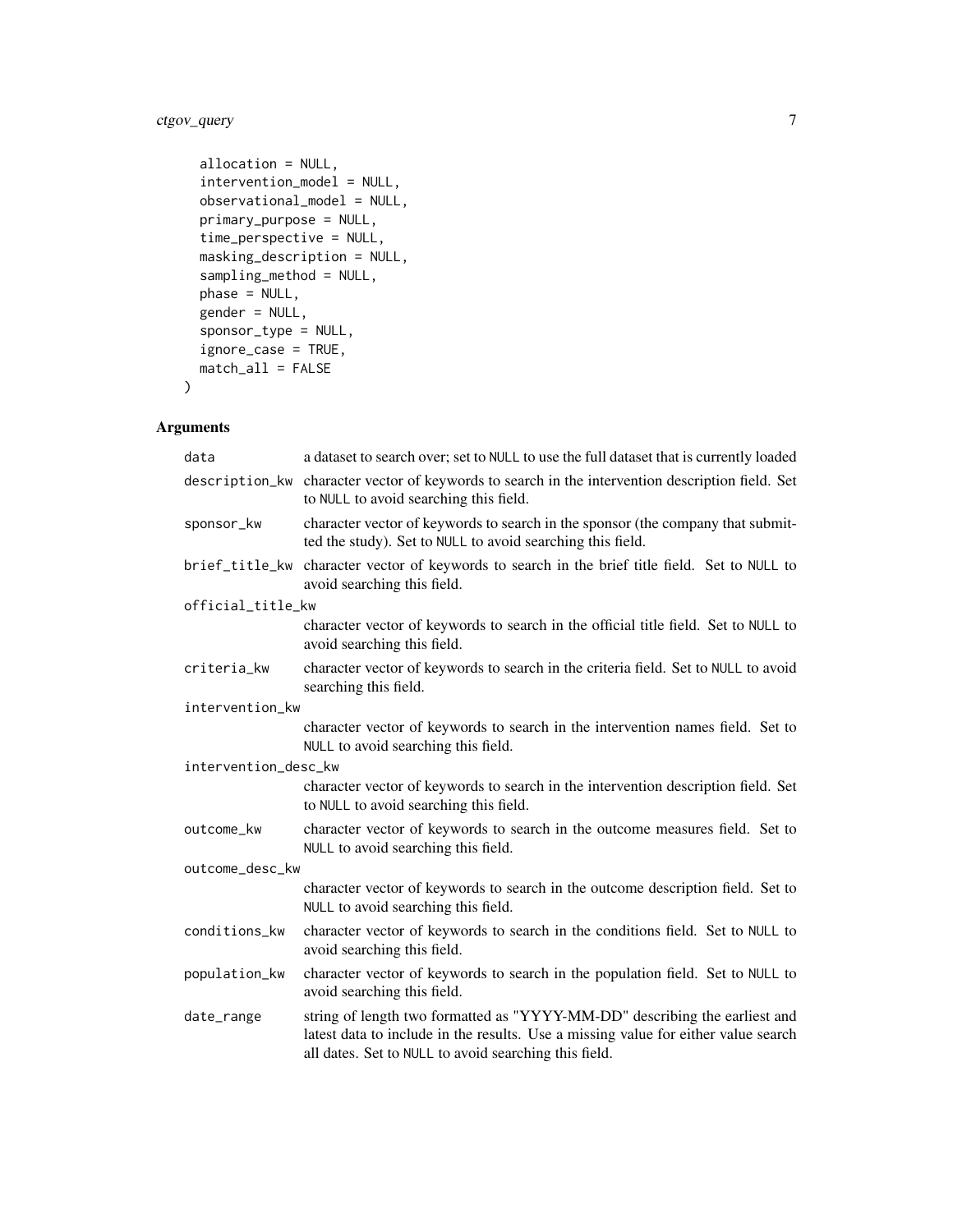| enrollment_range    |                                                                                                                                                                                                                       |  |
|---------------------|-----------------------------------------------------------------------------------------------------------------------------------------------------------------------------------------------------------------------|--|
|                     | numeric of length two describing the smallest and largest enrollment sizes to<br>include in the results. Use a missing value for either value to avoid filtering. Set<br>to NULL to avoid searching this field.       |  |
| minimum_age_range   |                                                                                                                                                                                                                       |  |
|                     | numeric of length two describing the smallest and largest minmum age (in years)<br>to include in the results. Use a missing value for either value to avoid filtering.<br>Set to NULL to avoid searching this field.  |  |
| maximum_age_range   |                                                                                                                                                                                                                       |  |
|                     | numeric of length two describing the smallest and largest maximum age (in<br>years) to include in the results. Use a missing value for either value to avoid<br>filtering. Set to NULL to avoid searching this field. |  |
| study_type          | character vector of study types to include in the output. Set to NULL to avoid<br>searching this field.                                                                                                               |  |
| allocation          | character vector of allocations to include in the output. Set to NULL to avoid<br>searching this field.                                                                                                               |  |
| intervention_model  |                                                                                                                                                                                                                       |  |
|                     | character vector of interventions to include in the output. Set to NULL to avoid<br>searching this field.                                                                                                             |  |
| observational_model |                                                                                                                                                                                                                       |  |
|                     | character vector of observations to include in the output. Set to NULL to avoid<br>searching this field.                                                                                                              |  |
| primary_purpose     |                                                                                                                                                                                                                       |  |
|                     | character vector of primary purposes to include in the output. Set to NULL to<br>avoid searching this field.                                                                                                          |  |
| time_perspective    |                                                                                                                                                                                                                       |  |
|                     | character vector of time perspectives to include in the output. Set to NULL to<br>avoid searching this field.                                                                                                         |  |
| masking_description |                                                                                                                                                                                                                       |  |
|                     | character vector of maskings to include in the output. Set to NULL to avoid<br>searching this field.                                                                                                                  |  |
| sampling_method     |                                                                                                                                                                                                                       |  |
|                     | character vector of sampling methods to include in the output. Set to NULL to<br>avoid searching this field.                                                                                                          |  |
| phase               | character vector of phases to include in the output. Set to NULL to avoid searching<br>this field.                                                                                                                    |  |
| gender              | character vector of genders to include in the output. Set to NULL to avoid search-<br>ing this field.                                                                                                                 |  |
| sponsor_type        | character vector of sponsor types to include in the output. Set to NULL to avoid<br>searching this field.                                                                                                             |  |
| ignore_case         | logical. Should the search ignore capitalization. The default is TRUE.                                                                                                                                                |  |
| match_all           | logical. Should the results required matching all the keywords? The default is<br>FALSE.                                                                                                                              |  |

# Value

a tibble object queried from the loaded database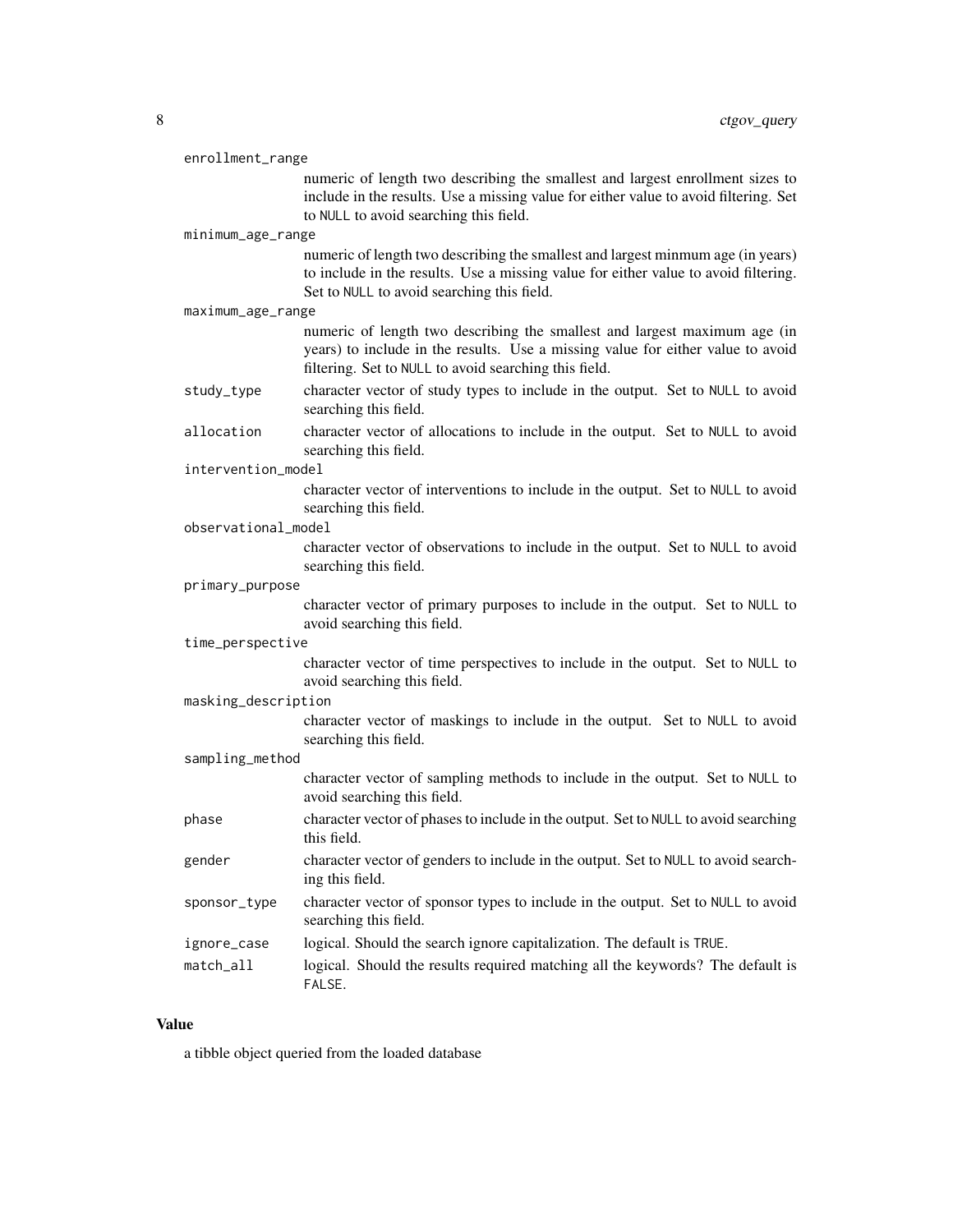## <span id="page-8-0"></span>Author(s)

Taylor B. Arnold, <taylor.arnold@acm.org>

ctgov\_query\_terms *Query the ClinicalTrials.gov dataset*

# Description

Returns a list showing the available category levels for querying the data with the ctgov\_query function.

#### Usage

```
ctgov_query_terms()
```
#### Value

a named list of allowed categorical values for the query

ctgov\_schema *Get and Set the Default Schema*

#### Description

This function sets the schema in which tables in which the CT Trials tables reside.

Get the current schema eiter of the following.

ctgov\_schema() ctgov\_get\_schema()

Set the current schema with the following.

ctgov\_schema(<SCHEMA NAME>) ctgov\_set\_schema(<SCHEMA NAME>)

A return of "" from the get functions indicates a schema is not specified.

### Usage

ctgov\_schema(schema = NULL)

#### Arguments

schema the name of the schema. (Default is NULL - None)

#### Value

no return value; used for side effects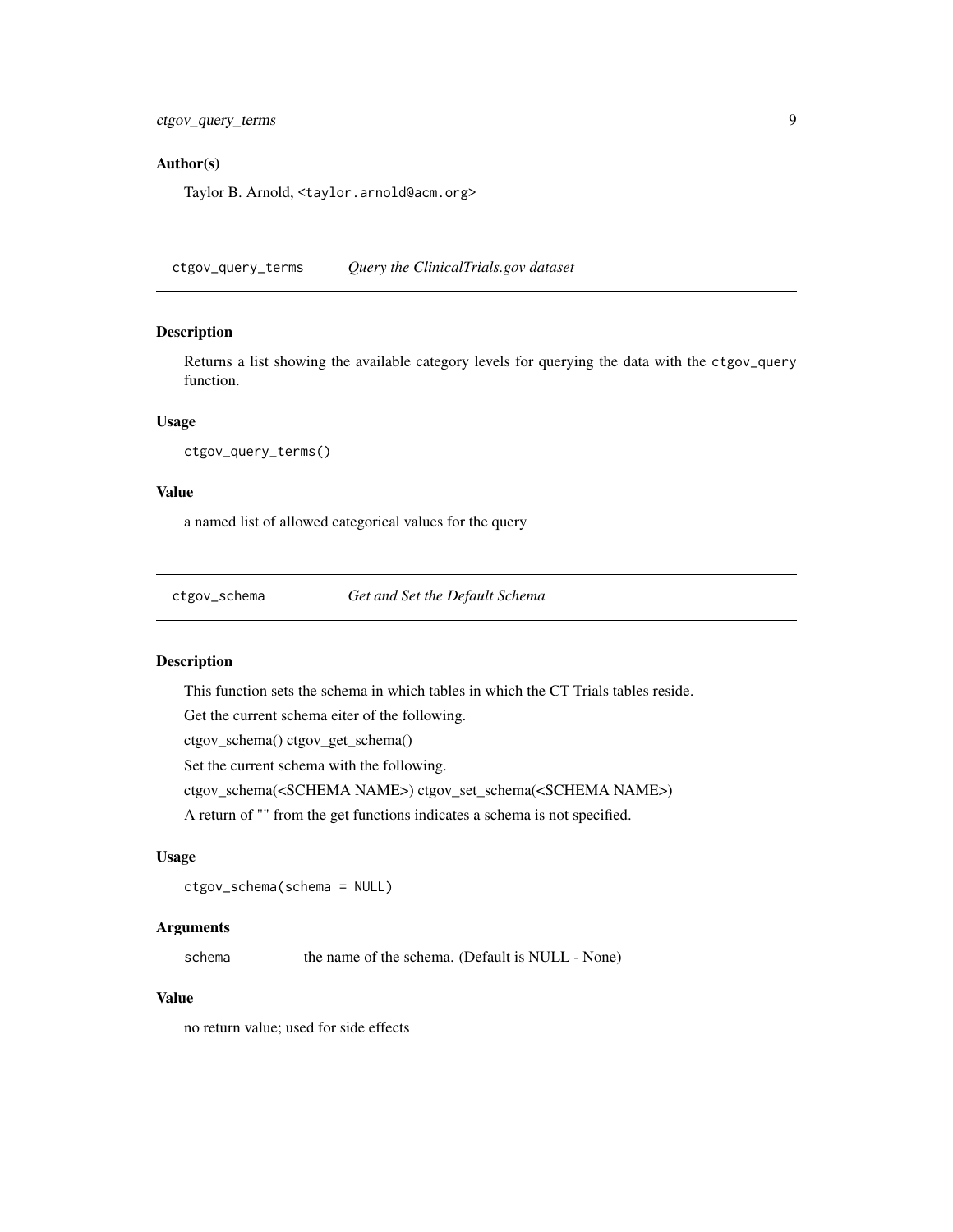<span id="page-9-0"></span>ctgov\_text\_similarity *Similarity Matrix*

# Description

Takes one or more vectors of text and returns a similarity matrix.

# Usage

```
ctgov_text_similarity(
  ...,
  max_terms = 10000,
  tolower = TRUE,
  min_d f = 0,
  max_d = 1
\mathcal{L}
```
# Arguments

| $\cdots$  | one or more vectors of text to search; must all be the same length                                   |
|-----------|------------------------------------------------------------------------------------------------------|
| max_terms | maximum number of terms to consider for keywords                                                     |
| tolower   | should keywords respect the case of the raw terms                                                    |
| $min_d$   | minimum proportion of documents that a term should be present in to be in-<br>cluded in the keywords |
| max_df    | maximum proportion of documents that a term should be present in to be in-<br>cluded in the keywords |

# Value

a distance matrix

ctgov\_tfidf *TF-IDF Keywords*

# Description

Takes one or more vectors of text and returns a vector of keywords.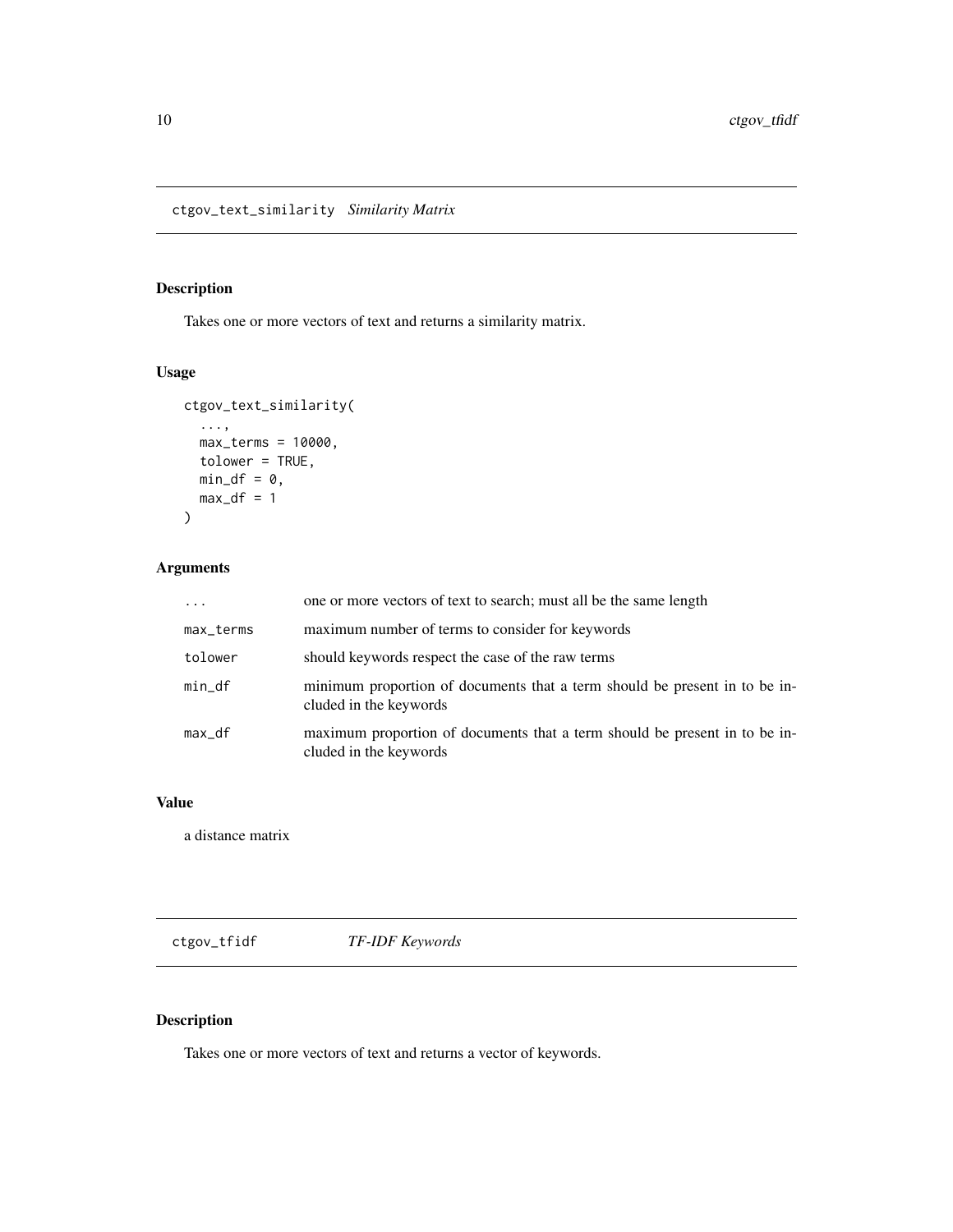<span id="page-10-0"></span>ctgov\_to\_plotly 11

# Usage

```
ctgov_tfidf(
  ...,
  max_terms = 10000,
  tolower = TRUE,
  nterms = 5L,
  min_d f = 0,
  max_d = 1
\mathcal{L}
```
# Arguments

|           | one or more vectors of text to search; must all be the same length                                   |
|-----------|------------------------------------------------------------------------------------------------------|
| max_terms | maximum number of terms to consider for keywords                                                     |
| tolower   | should keywords respect the case of the raw terms                                                    |
| nterms    | number of keyord terms to include                                                                    |
| min_df    | minimum proportion of documents that a term should be present in to be in-<br>cluded in the keywords |
| max_df    | maximum proportion of documents that a term should be present in to be in-<br>cluded in the keywords |

# Value

a character vector of detected keywords

ctgov\_to\_plotly *Convert a ctrialsgov Visualization to Plotly*

# Description

Convert a ctrialsgov Visualization to Plotly

# Usage

```
ctgov_to_plotly(p, ...)
```
# Arguments

| p | the plot returned by 'ctgov_plot_timeline()'. |
|---|-----------------------------------------------|
| . | currently not used.                           |

# Value

a Plotly object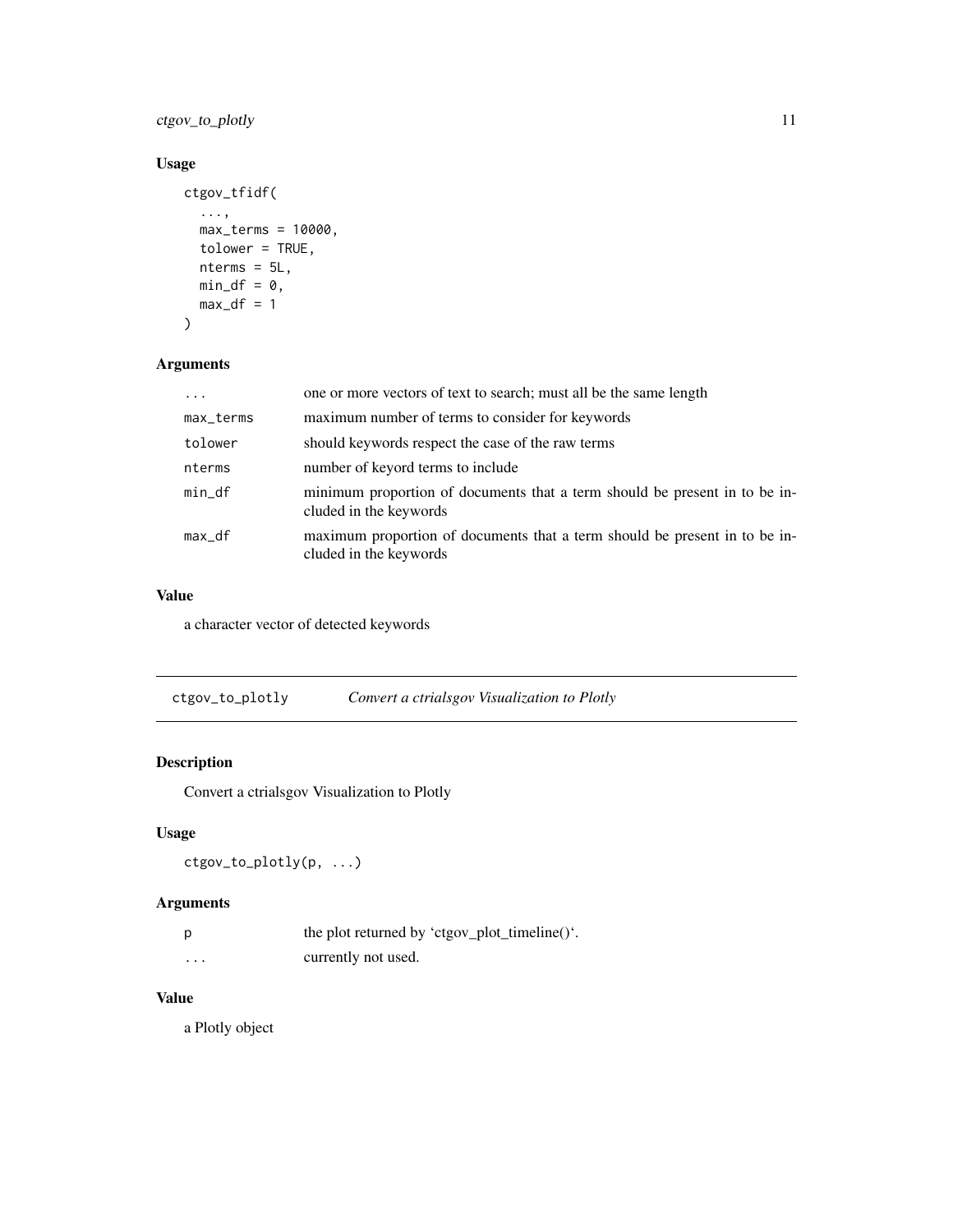<span id="page-11-0"></span>

# Description

Does a Term Appear in a Vector of Strings?

# Usage

```
has_term(s, pattern, ignore_case = TRUE)
```
# Arguments

| - S         | the vector of strings.                   |
|-------------|------------------------------------------|
| pattern     | the pattern to search for.               |
| ignore_case | should the case be ignored? Default TRUE |

# Value

a single logical value

| tbl_join_sample | <b>Sample Clinical Trials Dataset</b> |
|-----------------|---------------------------------------|
|                 |                                       |

# Description

Data frame containing a 2.5 percent random sample of clinical trials.